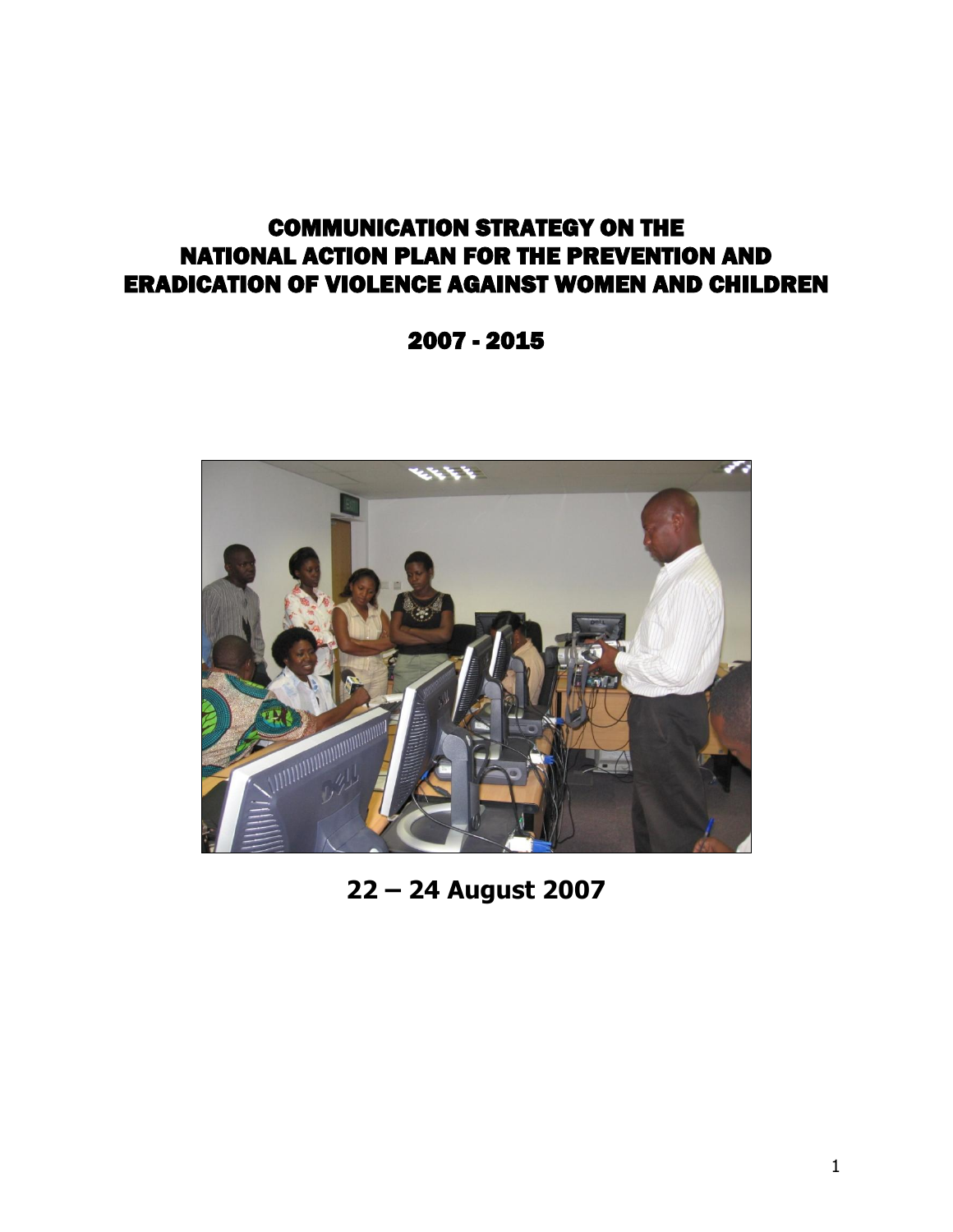# **CONTENTS**

| Introduction                                                                   |  |
|--------------------------------------------------------------------------------|--|
| Developing the campaign                                                        |  |
| Communication Strategy on the National Plan on Action to End Gender Violence 5 |  |
| Communication and advocacy plan                                                |  |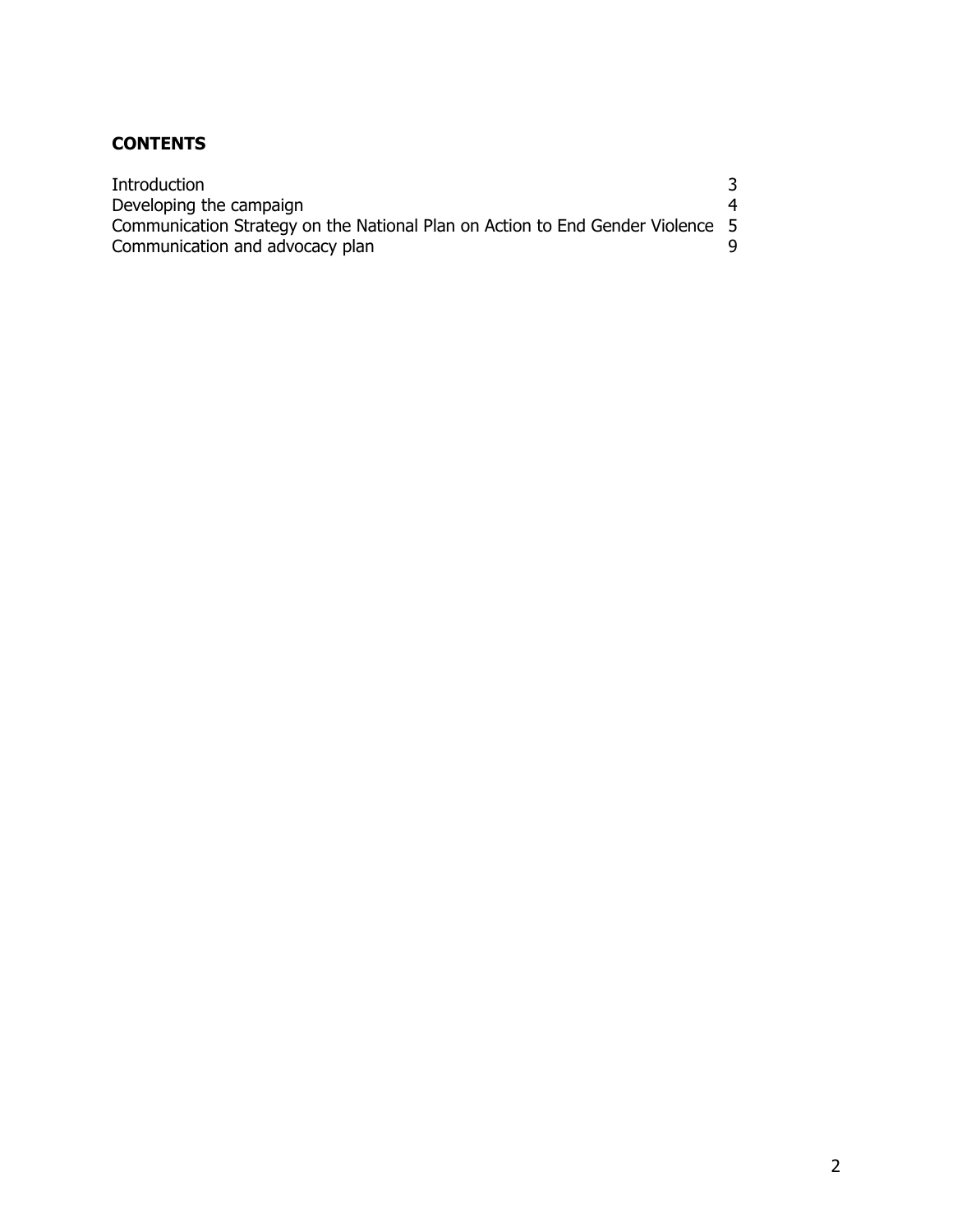#### **INTRODUCTION**

Gender violence remains a complex and cross-cutting phenomena in the Southern African region. In an effort to redress this scourge, Tanzania became one of the first countries in the region to develop a multi sector National Plan of Action for the Eradication of Violence against women and children in Southern Africa with an implementation timeframe stretching from 2001 to 2015. With the vision, to have a society free of physical, psychological, emotional and sexual violence against women and children, the plan of action uses the 1998 SADC Addendum on the Prevention and Eradication of Violence as a framework.

In 2006, government and other stakeholders acknowledged that the plan of action has not been widely disseminated so it was reprinted. What remains is a concerted effort to continue popularising the plan with a cross section of the Tanzanian society as well as accelerate implementation in order to meet the targets set out. To achieve this strategic communications training workshop on running sustainable gender justice campaigns was held. This led to the development of a communication strategy for the national plan of action.

#### **Background**

The National Plan of Action in Tanzania was developed in compliance with the 1998 SADC Addendum on the Prevention and Eradication of Violence Against Women and Children which contains the following elements;

- The recognition that violence against women and children is a violation of fundamental human rights.
- An identification of the various forms of violence against women and children in SADC.
- A concern that the various forms of violence against women and children in SADC continue to increase and a recognition that existing measures are inadequate
- Recommendation for the adoption of measures to be taken in Legal, social economic cultural and political; Services, Education, training and awareness and that all work to end gender violence be implemented in an integrated manner with a budget allocated to it.

The National Plan of Action was thus crafted in a manner that addresses priority areas stipulated in the Addendum. The vision is to have a society free of physical, psychological emotional and Sexual violence against women by the year 2015. The goal of the plan is to have a sustainable development, which address gender equality and equity, between women and men in Tanzania, and provide a frame work of action to be undertaken by all stakeholders, to prevent and eradicate violence against women and men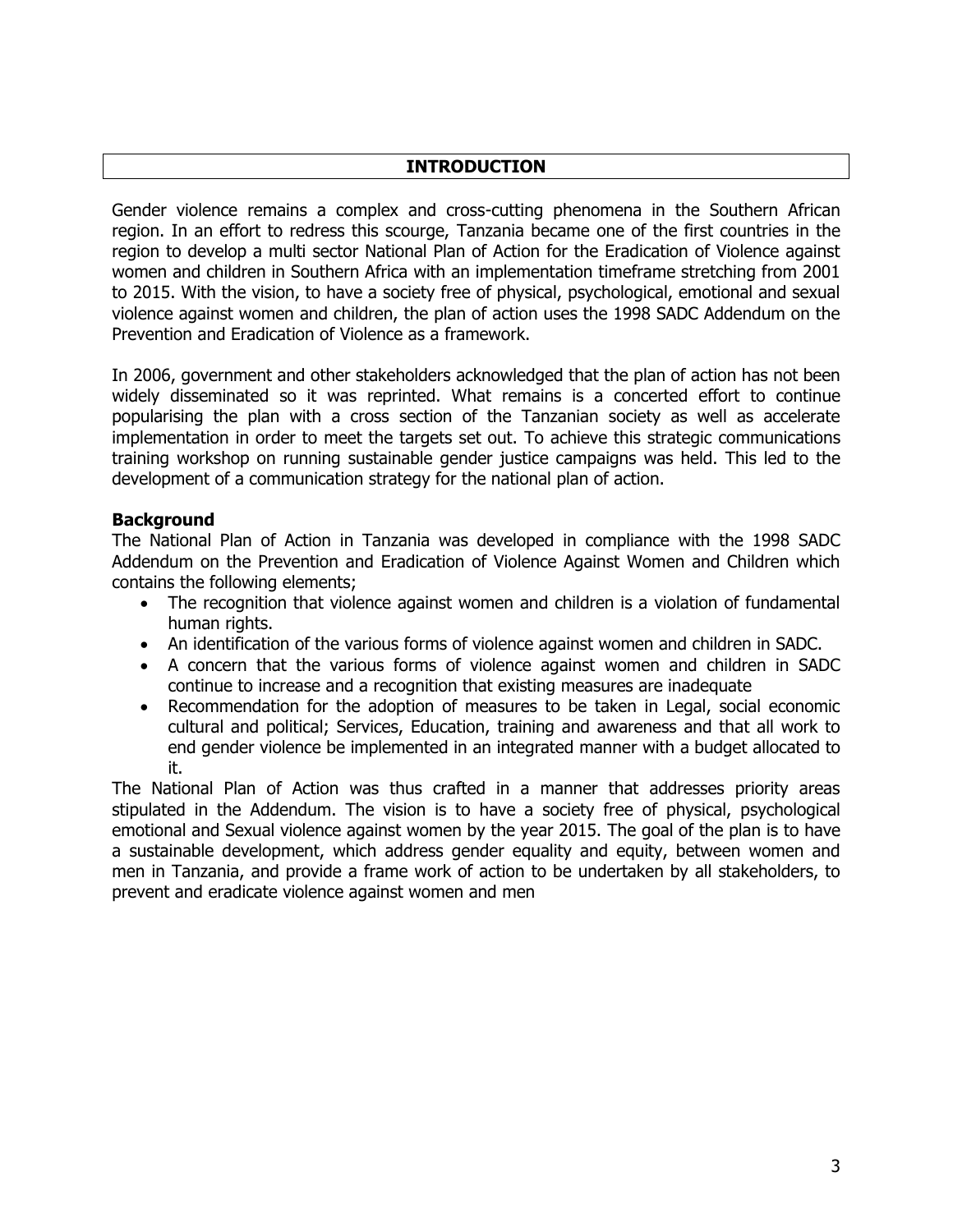## **DEVELOPING THE CAMPAIGN**

#### **Focus**

Participants identified key issues contained in the National Plan of Action that need to be communicated to the public, that is;

#### **Legal**

- $\checkmark$  SOSPA of 1998
- $\checkmark$  Law of marriage
- $\checkmark$  Affiliation Ordinance, Cap 278 (Act. R.E. 2002)

#### **Social, Economic, Cultural and Political**

- $\checkmark$  Elimination of FGM and femicide and unsafe male circumcision
- $\checkmark$  Poverty
- $\checkmark$  Early Marriages
- $\checkmark$  Gather baseline data on attitudes of women, men, boys and girls on gender based violence and disseminate this

#### **Services**

- $\checkmark$  Services available to Victims and survivors of Gender Violence
- $\checkmark$  Reporting Gender based Violence to police
- $\checkmark$  Legal Aid Services

#### **Education, Training and awareness building**

- $\checkmark$  Capacity building for service providers
- $\checkmark$  Raising awareness on laws that address gender violence

#### **Targets**

The communication strategy needs to speak to the following targets identified:

- Messages specifically for men
- Messages specifically for women
- Survivors of gender violence
- Law enforcement officials
- Service providers: police, health personnel, counselors,
- Traditional leadership
- Legislators
- School children
- Boys and girls outside school system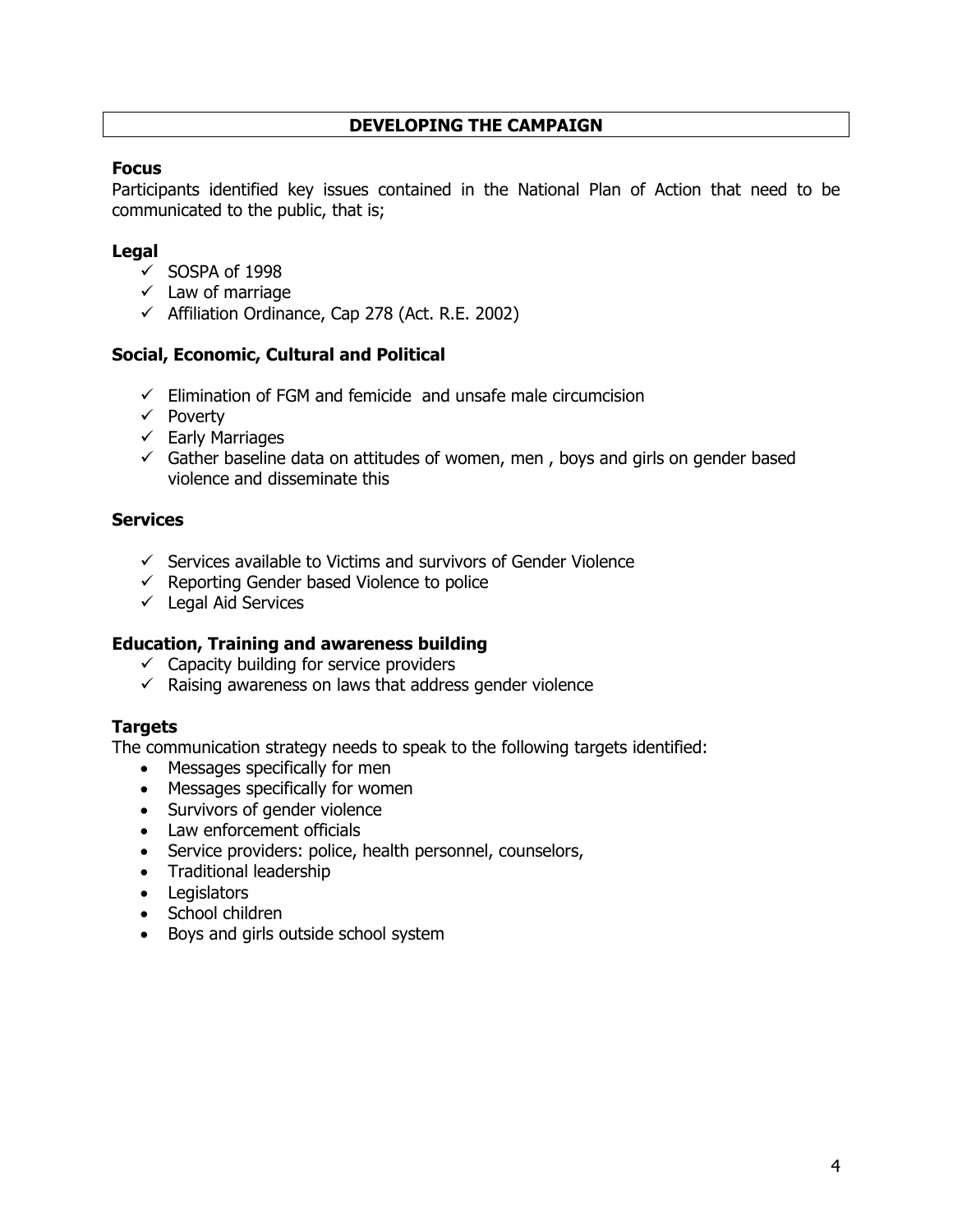# **COMMUNICATION STRATEGY ON THE PLAN OF ACTION TO END GENDER VIOLENCE**

**Aim:** To develop a communication strategy which is sustainable and measurable for the eradication of gender violence in Tanzania through sensitisation of the public and lobbying for reviewing of laws that infringe gender equality and equity. The strategy will run for eight years and is subject to periodical review.

**Vision:** A Tanzania society free from gender violence.

Goal: To have a sustainable development, which address gender equality and equity, between women and men in Tanzania, and provide a frame work of action to be undertaken by all stakeholders, to prevent and eradicate violence against women and men

#### **Key issues**

Key issues are highlighted in the table below:

| <b>Key</b><br>provisions/issues | What needs to be<br>communicated?                                                                                                                        | To whom?                                              | <b>Key message</b>                                                                                                                        | <b>What</b><br>communication<br>tool should be<br>used?                                |
|---------------------------------|----------------------------------------------------------------------------------------------------------------------------------------------------------|-------------------------------------------------------|-------------------------------------------------------------------------------------------------------------------------------------------|----------------------------------------------------------------------------------------|
| <b>LEGAL</b>                    |                                                                                                                                                          |                                                       |                                                                                                                                           |                                                                                        |
| SOSPA of 1998                   | Provision of SOSPA<br>and how the<br>victims/survivors of<br>sexual violence can<br>use this Act and how<br>it relates to other<br>pieces of legislation | Public                                                | Existence of the<br>law<br>Rape concepts e.g.<br>What is rape?                                                                            | Fact sheets, radio<br>and TV programmes,<br>brochures, strategic<br>community meetings |
|                                 | *Lobby for<br>maintaining of the<br>minimum sentence<br>contained in SOSPA,<br>Other constituencies<br>feel that it is too<br>harsh                      | Legislators,<br>Relevant<br>government<br>departments | Minimum sentence<br>acts as a<br>deterrence to<br>would be offenders,<br>acts of rape have<br>increased                                   | Strategic seminars,<br>Radio and TV<br>programmes,<br>Newspaper articles               |
|                                 | There is need for<br>effective and efficient<br>implementation of<br><b>SOSPA</b>                                                                        | Law<br>enforcers                                      | All prosecutions<br>should go to full<br>trial                                                                                            | Strategic seminars,<br>Radio and TV<br>programmes,<br>Newspaper articles               |
| Law of Marriage Act,<br>1971    | Lobby for<br>amendment<br>Of the LMA, 1971                                                                                                               | Legislators,<br>Relevant<br>Government<br>Departments | Age for contracting<br>marriage to be<br>changed,<br>Constructive rape in<br>matrimonial life,<br>Imprisonment as a<br>ground for divorce | Petition, Research<br>findings, Articles<br>published in mass<br>media,                |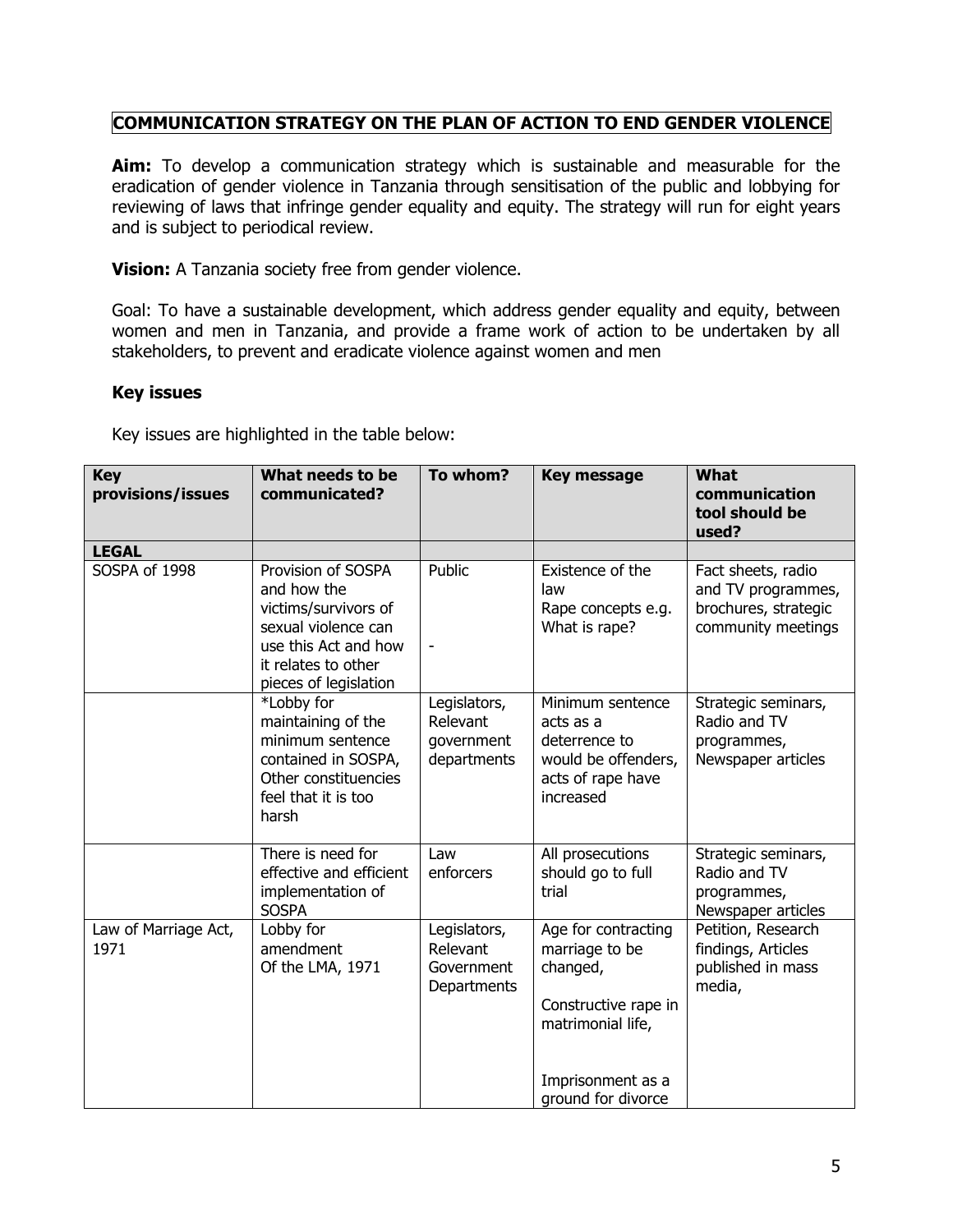| <b>Key</b><br>provisions/issues                                                  | What needs to be<br>communicated?                                                                                                                                                    | To whom?                                                                                                         | <b>Key message</b>                                                                                                                                                | What<br>communication<br>tool should be<br>used?                                                                                                                                                                                                                                                        |
|----------------------------------------------------------------------------------|--------------------------------------------------------------------------------------------------------------------------------------------------------------------------------------|------------------------------------------------------------------------------------------------------------------|-------------------------------------------------------------------------------------------------------------------------------------------------------------------|---------------------------------------------------------------------------------------------------------------------------------------------------------------------------------------------------------------------------------------------------------------------------------------------------------|
| Affiliation Ordinance,<br>Cap 278 (Act. R.E.<br>2002)                            | Lobby for repeal or<br>amendment of the<br>law in relation to<br>maintenance for<br>children born out of<br>wedlock                                                                  | Legislators,<br>Law<br>enforcers                                                                                 | Increase the costs<br>for maintenance of<br>children born out of<br>wedlock,                                                                                      | Petition, Research<br>findings, Articles<br>published in mass<br>media                                                                                                                                                                                                                                  |
|                                                                                  | SOCIAL, ECONOMIC, CULTURAL AND POLITICAL                                                                                                                                             |                                                                                                                  |                                                                                                                                                                   |                                                                                                                                                                                                                                                                                                         |
| Elimination of FGM<br>and femicide and<br>unsafe male<br>circumcision<br>Poverty | FGM and Femicide<br>and unsafe male<br>circumcision have a<br>negative impact on<br>women and men<br>respectively<br>Women should be<br>engaged into income<br>generating activities | Men, women,<br>policy<br>makers,<br>planners,<br>media,<br>children<br>Government,<br>women policy<br>makers and | FGM, Femicide and<br>unsafe male<br>circumcision are<br>harmful traditional<br>practices, violate<br>human rights<br>Empowering the<br>women<br>economically will | TV programmes e.g.<br>talk shows,<br>documentaries,<br>Advertorials in TV,<br>Radio, print media<br>Posters, leaflets, Tv/ra<br>dio programmes e.g.<br>talk shows, features,                                                                                                                            |
|                                                                                  |                                                                                                                                                                                      | financial<br>institutions                                                                                        | help in eradicating<br>gender violence.                                                                                                                           |                                                                                                                                                                                                                                                                                                         |
| <b>Early Marriages</b>                                                           | Amendment of<br>provisions of<br>Marriage Act of 1971<br>that contradict the<br>Constitution will help<br>safe guard the well<br>being of women                                      | Law Reform<br>Commission,<br>Policy<br>makers, civil<br>society,<br>media                                        | Early marriages<br>affect the girl child<br>reproductive heath,<br>economically,<br>socially                                                                      | Consultations/Meetin<br>gs with stakeholders<br>(e.g. ministry of<br>CDGC, Law Reform<br>Commission, Civil<br>Society<br>Organizations,<br><b>Community Based</b><br>Organizations, Faith<br>Based Organizations,<br>media); Report on<br>recommendations,<br>multimedia products<br>on recommendations |
|                                                                                  | Implications of early<br>marriages especially<br>the negative                                                                                                                        | Grassroots<br>(leaders,<br>women, men,<br>children)                                                              | Early marriages has<br>negative<br>implications to girl<br>child socially,<br>economically,<br>spiritually, mentally<br>and physically                            | Outreach through<br>role plays,<br>1000 leaflets,<br>1000 posters,<br>4@week on radio/TV<br>programmes,<br>Debates.                                                                                                                                                                                     |
| Data on violence<br>against women and<br>children                                | Lack of data on<br>violence against<br>women and children<br>are the key factors<br>that hamper efforts<br>to eradicate of<br>violence and poverty                                   | Police,<br>Prevention<br>and<br>Combating<br>Corruption<br><b>Bureau</b><br>(PCCB),<br>Hospitals,                | Data on violence<br>against women and<br>children is essential<br>for advocacy                                                                                    | Report,<br>Multimedia products<br>on report: 100 CD<br>Roms, 500 copies<br>handbooks                                                                                                                                                                                                                    |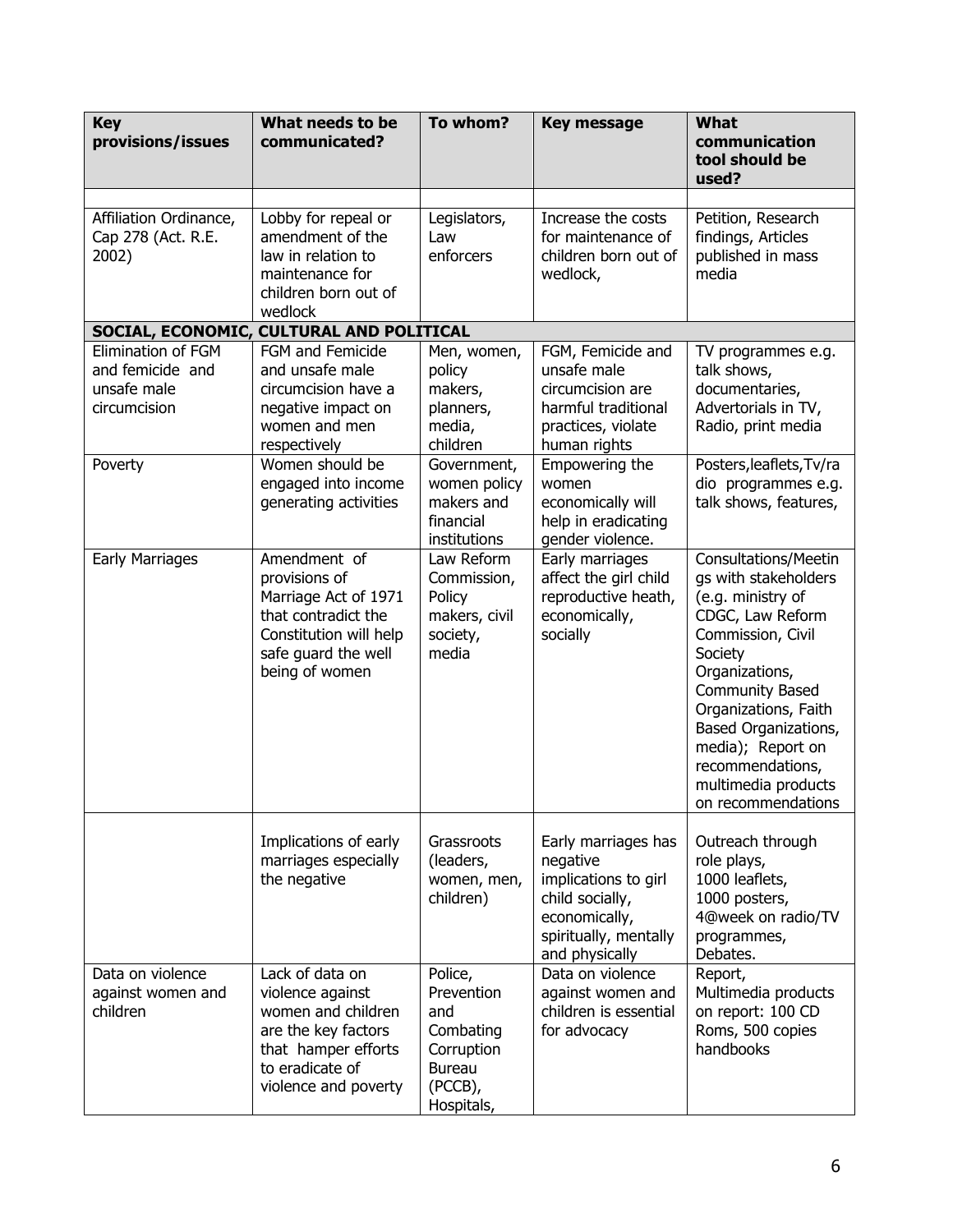| <b>Key</b><br>provisions/issues                                      | What needs to be<br>communicated?                                                         | To whom?                                                                                                                        | <b>Key message</b>                                                                                                           | <b>What</b><br>communication<br>tool should be<br>used?                                                                             |
|----------------------------------------------------------------------|-------------------------------------------------------------------------------------------|---------------------------------------------------------------------------------------------------------------------------------|------------------------------------------------------------------------------------------------------------------------------|-------------------------------------------------------------------------------------------------------------------------------------|
|                                                                      |                                                                                           | Legal Aids<br>Clinics, Crisis<br>Centre,<br>Court,<br>learning<br>institutions                                                  |                                                                                                                              |                                                                                                                                     |
| <b>SERVICES</b>                                                      |                                                                                           |                                                                                                                                 |                                                                                                                              |                                                                                                                                     |
| Services available to<br>Victims and survivors<br>of Gender Violence | <b>What Services</b><br>available and where<br>to get them                                | Public (<br>Women, Men,<br>Children)                                                                                            | Available services                                                                                                           | Directory of services<br>to Gender Violence<br>Survivors, Database<br>of services                                                   |
|                                                                      |                                                                                           |                                                                                                                                 |                                                                                                                              |                                                                                                                                     |
| Reporting Gender<br>based Violence to<br>police                      | Protection of victims,<br>Taking action against<br>offenders,                             | Public (Men<br>and Women),<br>Parliament                                                                                        | Prosecute the<br>offenders,<br><b>Medical Treatment</b><br>(PF3) where<br>necessary                                          | Posters, SMS, Phone<br>calls, Media                                                                                                 |
| Legal Aid Services                                                   | Availability of services                                                                  | Men and<br>women,<br>Survivors of<br>Gender<br>Violence                                                                         | There is legal aid<br>available                                                                                              | Radio, TV, Brochures,<br>Posters, Mobile<br>phones (SMS), Emails                                                                    |
|                                                                      | Need for resource<br>mobilization                                                         | Relevant<br>government<br>departments,<br>NGos,<br><b>Donors</b>                                                                | Need for resource<br>mobilization to fund<br>organizations and<br>government to<br>provide budget that<br>provide legal aid. | Project proposals,<br>Donor meetings                                                                                                |
|                                                                      | <b>EDUCATION, TRAINING AND AWARENESS BUILDING</b>                                         |                                                                                                                                 |                                                                                                                              |                                                                                                                                     |
| Capacity building for<br>service providers                           | Changing mind set of<br>service providers<br>dealing with survivors<br>of gender violence | Police,<br>magistrates,,<br>probations<br>officers,<br>teachers,<br>health<br>workers,<br>community<br>and religious<br>leaders | Gender equality is a<br>basic human right                                                                                    | Training manual<br>Training sessions<br>Brochures,<br>pamphlets, Reports<br>on Gender Violence,<br>Laws, Protocols,<br>Declarations |
| Zero tolerance for<br><b>GBV</b>                                     | Changing mindsets                                                                         | Messages<br>specific for<br>different<br>groups of<br>people: men,<br>women,<br>boys, girls,<br>etc                             | Cultivate zero<br>tolerance for GBV<br>in communities                                                                        | Multi-media products:<br>billboards, radio, TV,<br>print media,<br>Flyers, stickers,<br>brochures                                   |
| Media coverage of                                                    | Increased reporting                                                                       | Media                                                                                                                           | Advocate for                                                                                                                 | Meetings with media                                                                                                                 |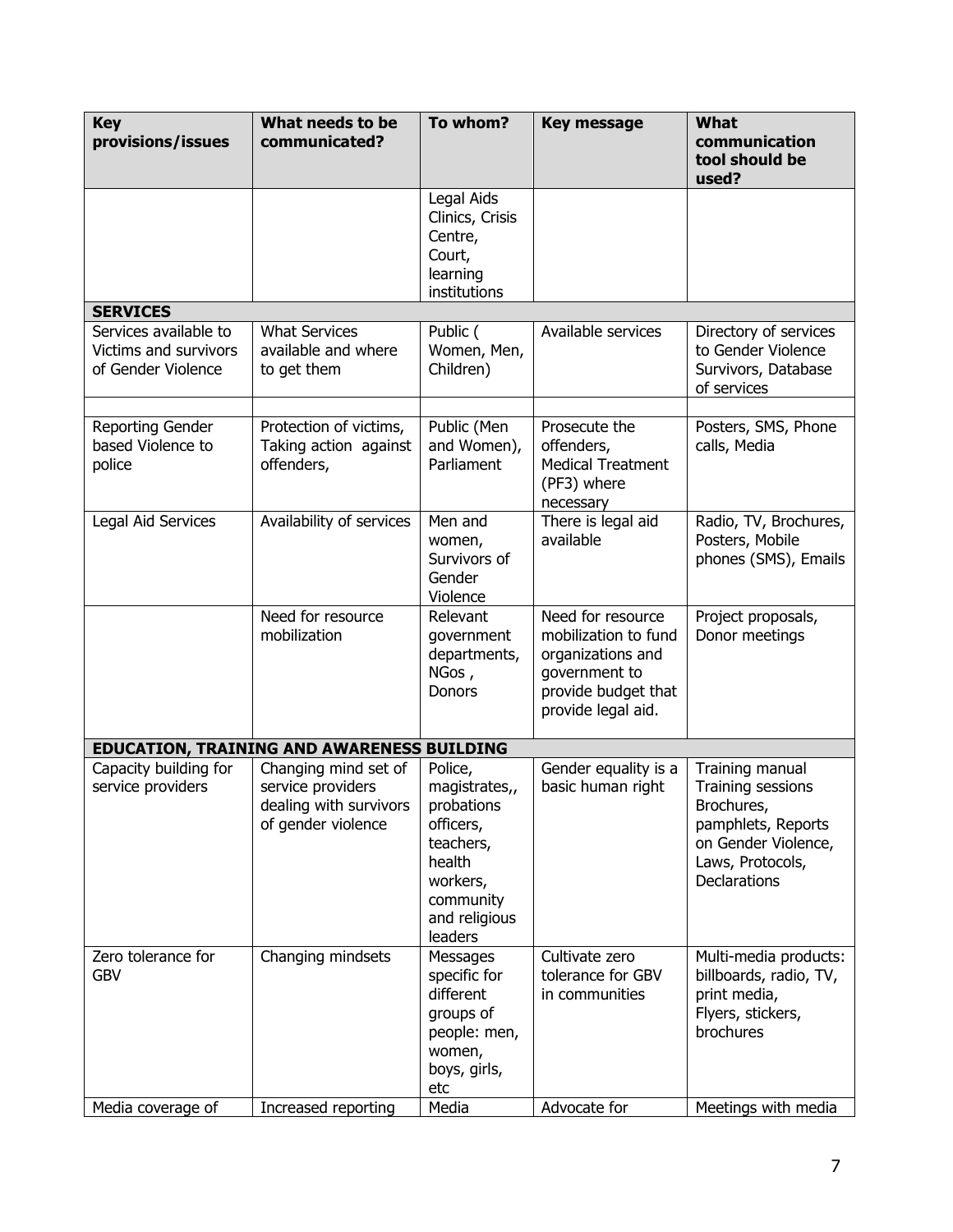| <b>Key</b><br>provisions/issues                                                    | What needs to be<br>communicated?                                                                                                  | To whom?                                                                                                                                  | <b>Key message</b>                                                                                                                                                                     | What<br>communication<br>tool should be<br>used?                                                 |
|------------------------------------------------------------------------------------|------------------------------------------------------------------------------------------------------------------------------------|-------------------------------------------------------------------------------------------------------------------------------------------|----------------------------------------------------------------------------------------------------------------------------------------------------------------------------------------|--------------------------------------------------------------------------------------------------|
| <b>GBV</b>                                                                         | of GBV by<br>mainstream media                                                                                                      | practitioners,<br>media NGOs                                                                                                              | increased reporting<br>of GBV that is<br>gender sensitive                                                                                                                              | houses including<br>editors, fact sheets<br>based on research of<br>media performance            |
|                                                                                    | <b>INTEGRATED APPROACHES AND BUDGETARY ALLOCATIONS</b>                                                                             |                                                                                                                                           |                                                                                                                                                                                        |                                                                                                  |
| Fighting gender<br>violence requires a<br>concerted effort                         | There is need for all<br>stakeholders to work<br>together with the<br>communities to                                               | All<br>communities,<br>social<br>institutions,<br>workplaces,<br>government<br>institutions,<br>politicians,                              | Together gender<br>violence can be<br>reduced and<br>eventually<br>eliminated. It all<br>starts with each<br>individual taking a<br>step and then as a<br>collective form<br>synergies | Multi-media products;<br>school curriculum, etc                                                  |
| Resources for fighting<br>GBV need to be in<br>place; currently they<br>are scarce | Need for government<br>which has an<br>obligation to protect<br>its citizens to commit<br>resources - both<br>financial and human. | Relevant<br>government<br>institutions<br>such as Min<br>of Health,<br>Min of<br>Gender and<br>Welfare, Min<br>of Justice,<br>Police, etc | Where is the<br>money for ending<br><b>GBV</b>                                                                                                                                         | Meetings, pressure<br>using print and<br>electronic media,<br>lobbying and<br>advocacy kits, etc |
| Documentation on<br>gender violence work<br>not readily available                  | Promote<br>documentation of<br>gender violence by all<br>stakeholders                                                              | <b>NGOs</b><br>working in<br>GBV sector,<br>Min of<br>Community<br>Development<br>and Gender                                              | Document gender<br>violence work                                                                                                                                                       | Workshops with<br>NGOs in the sector<br>and the Min of<br>Gender                                 |

## **Timeframe**

The campaign will run parallel to the timeframe set out in the National Plan of Action but is subject to change as new issues emerge and as the plan continues to be under review.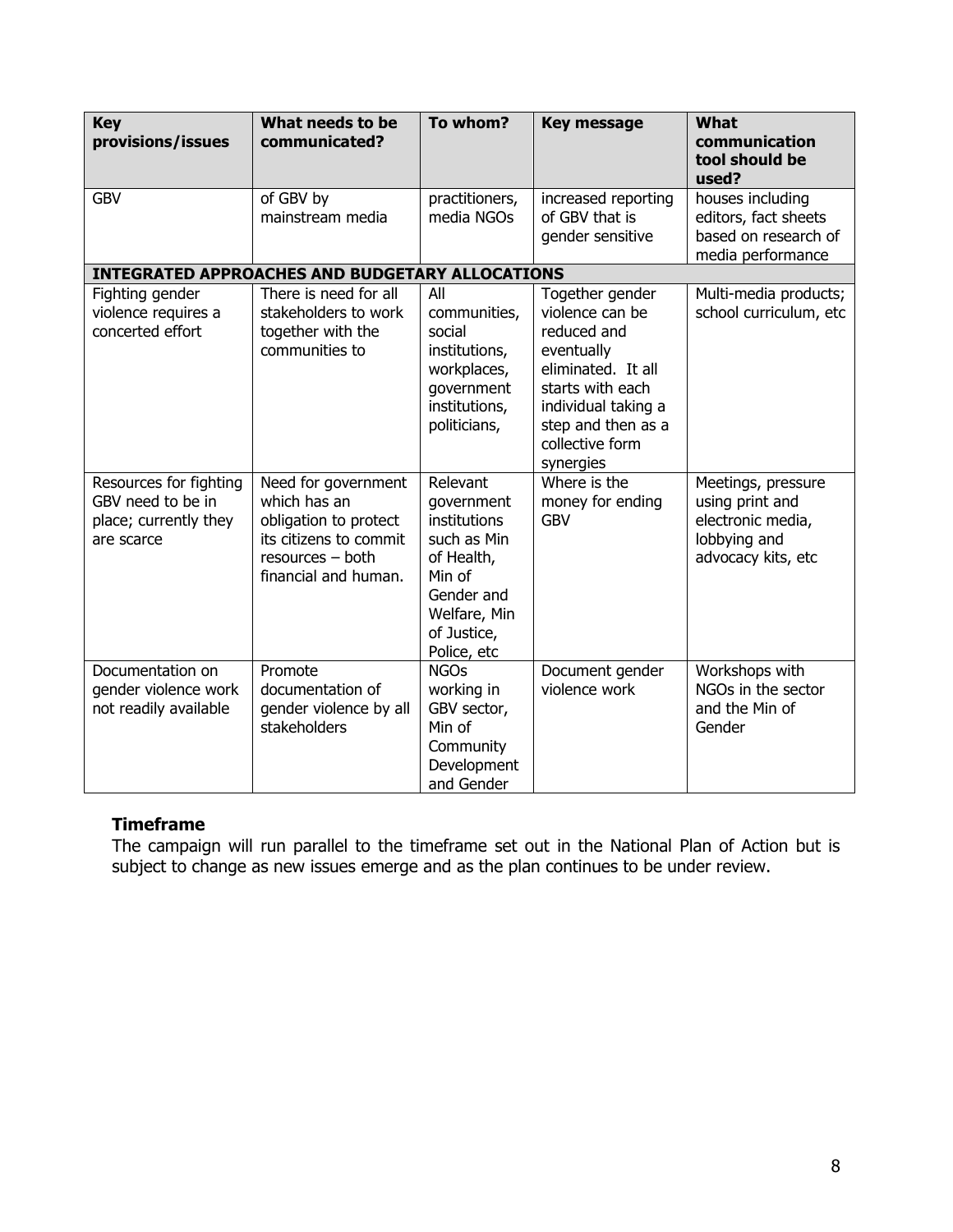#### **COMMUNICATION AND ADVOCACY PLAN AROUND THE NATIONAL PLAN OF ACTION ON THE PREVENTION AND ERADICATION OF VIOLENCE AGAINST WOMEN AND CHILDREN: 2007 – 2015**

| <b>OBJECTIVE</b>                                                                                                           | <b>ACTIVITIES</b>                                                                                                            | <b>TARGETS</b>                                                                | <b>TIMEFRAME</b>         | <b>INPUTS</b>                                                                   | <b>OUTPUTS/</b><br><b>INDICATORS</b>                                                                          | <b>BY WHO</b>                                                                                                                                                      |
|----------------------------------------------------------------------------------------------------------------------------|------------------------------------------------------------------------------------------------------------------------------|-------------------------------------------------------------------------------|--------------------------|---------------------------------------------------------------------------------|---------------------------------------------------------------------------------------------------------------|--------------------------------------------------------------------------------------------------------------------------------------------------------------------|
| <b>LEGAL</b>                                                                                                               |                                                                                                                              |                                                                               |                          |                                                                                 |                                                                                                               |                                                                                                                                                                    |
| To raise public awareness on the<br>existence of SOSPA of 1998 and<br>how survivors of sexual violence<br>can use this Act | Develop<br>information<br>brochures on<br>provisions for<br>SOSPA and how it<br>relates to other<br>pieces of<br>legislation | Public<br>especially<br>survivors of<br>sexual<br>violence; civil<br>servants | $2007 - 2010$<br>Ongoing | Financial and human<br>resources                                                | Information<br>brochures on<br>provisions of SOSPA<br>of 1998.                                                | Min of<br>Community<br>Dev, Gender<br>and Children;<br>Min of<br>Justice;<br><b>NGOs</b><br>working in<br>legal services<br>for survivors<br>of gender<br>violence |
|                                                                                                                            | Develop media<br>programmes for<br>TV and radio                                                                              | Public<br>especially<br>survivors of<br>sexual violence                       | $2007 - 2010$            | Financial and human<br>resources                                                | Programmes on<br>provisions of SOSPA<br>of 1998 aired<br>periodically; at least<br>once every three<br>months | Min of<br>Community<br>Dev; Min of<br>Justice,<br>Tanzania<br>public<br>broadcasters                                                                               |
| Lobby for maintaining the 20<br>years minimum sentence for<br>sexual offenders contained in<br>SOSPA of 1998               | Develop<br>campaign<br>materials such as<br>posters,<br>brochures,<br>petitions for<br>maintaining the                       | Legislators,<br>Min of Justice,<br>Law Reform<br>Commissions                  | Ongoing                  | Lobbying tool;<br>dossier on justifying<br>the need for the<br>minimum sentence | Consensus on<br>maintaining the<br>minimum sentence<br>reached                                                | Min of<br>Justice, Law<br>Reform<br>Commission;<br>Min of<br>Community<br>Development                                                                              |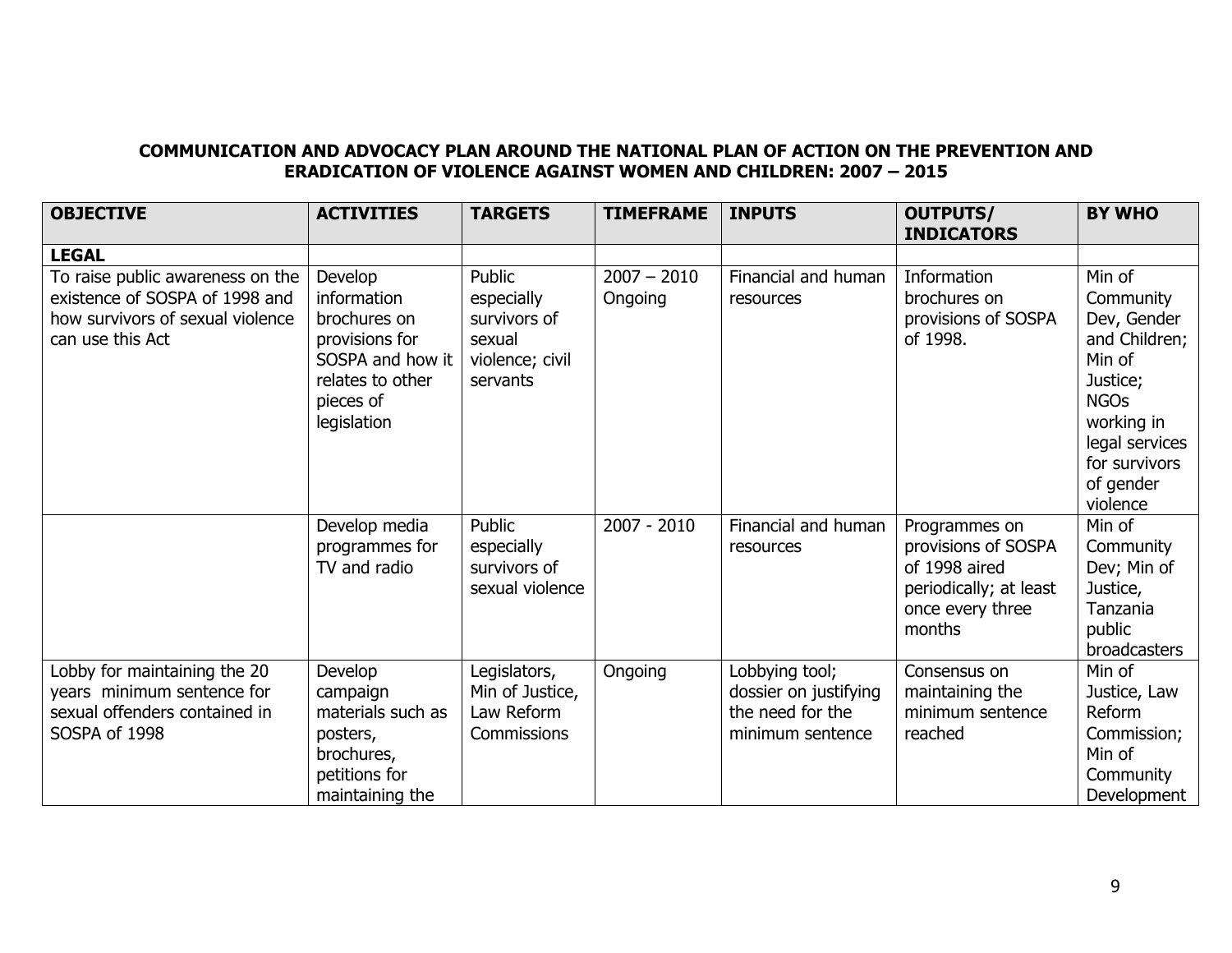| <b>OBJECTIVE</b>                                                                                                                                                                                                                                                     | <b>ACTIVITIES</b>                                                                                                                                                | <b>TARGETS</b>                                        | <b>TIMEFRAME</b>                         | <b>INPUTS</b>                                                                          | <b>OUTPUTS/</b><br><b>INDICATORS</b>                                                                                                        | <b>BY WHO</b>                                    |
|----------------------------------------------------------------------------------------------------------------------------------------------------------------------------------------------------------------------------------------------------------------------|------------------------------------------------------------------------------------------------------------------------------------------------------------------|-------------------------------------------------------|------------------------------------------|----------------------------------------------------------------------------------------|---------------------------------------------------------------------------------------------------------------------------------------------|--------------------------------------------------|
|                                                                                                                                                                                                                                                                      | minimum<br>sentence<br>outlining the<br>reasons why                                                                                                              |                                                       |                                          |                                                                                        |                                                                                                                                             |                                                  |
| Educating service providers on<br>minimum standards to ensure<br>effective and efficient<br>implementation of SOSA                                                                                                                                                   | Training<br>seminars, Radio<br>and TV<br>programmes,                                                                                                             | Law enforcers                                         | Ongoing                                  | Training manuals on<br>implementation of<br>SOSPA;                                     | All prosections should<br>go to full trial                                                                                                  | TAWLA,<br>WLAC, TGNP,<br>Police                  |
| Lobby for the amendment of the<br>Law of Marriage Act of 1971 for:<br>i) The age for contracting<br>marriage act to be changed;<br>ii) Constructive rape in<br>matrimonial life to be<br>recognised;<br>iii) Imprisonment as grounds for<br>divorce to be recognised | Launch petitions,<br>Publish research<br>findings,<br>Campaign articles<br>to be published in<br>the media to<br>serve as source<br>of pressure on<br>law makers | Legislators,<br>relevant<br>government<br>departments | By 2015                                  | Petitions crafted;<br>Personal to drive<br>campaign, financial<br>resources            | Campaign materials;<br>Number of media<br>articles                                                                                          | WLAC,<br>GEMSAT,<br>TAMWA,<br>MISA-TAN,<br>L&HRC |
| Lobby for the repeal or<br>amendment of the Affiliation<br>Ordinance Cap 278 (Act R.E.<br>2002 in relation to maintenance<br>for children born out of wedlock                                                                                                        | Launch petitions<br>Campaign<br>materials such as<br>information<br>pamphlets,<br>research on<br>impact of law                                                   | Legislators,<br>law enforcers                         | By 2015                                  | Petition crafted,<br>Personal to drive the<br>campaign,<br>Financial resources         | Petitions launched<br>successfully with<br>good response from<br>public;<br>Research findings<br>shared; Law repealed<br>or amended by 2015 | WLAC,<br>TAWLA,<br><b>TGNP</b>                   |
| SOCIAL, ECONOMIC, CULTURAL AND POLITICAL                                                                                                                                                                                                                             |                                                                                                                                                                  |                                                       |                                          |                                                                                        |                                                                                                                                             |                                                  |
| Campaign for the elimination<br>of Female Genital Mutilation<br>and femicide; unsafe male                                                                                                                                                                            | Launch a mass<br>media campaign;<br>lobby for<br>legislation against                                                                                             | Men, women,<br>communities<br>where its<br>prevalent, | November<br>$2007 -$<br>December<br>2008 | Multi-media<br>products: brochures,<br>posters, stickers, bill<br>borads, radio and tv | Mutli media<br>campaign materials<br>produced;<br>advertorials,                                                                             | GEMSAT,<br>TGNP, WLAC                            |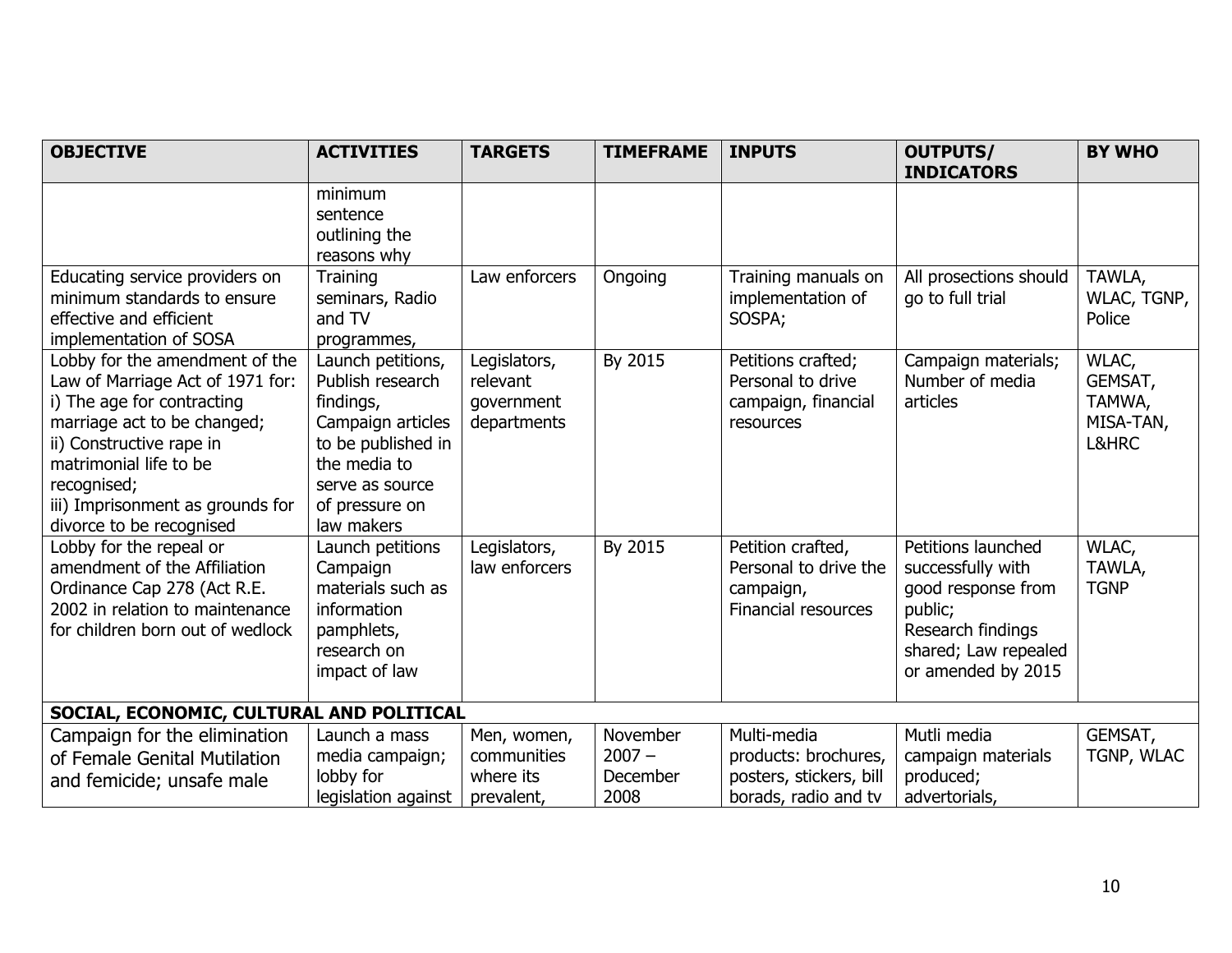| <b>OBJECTIVE</b>                                                                                                                                                              | <b>ACTIVITIES</b>                                                                                                                                                                            | <b>TARGETS</b>                                                                          | <b>TIMEFRAME</b> | <b>INPUTS</b>                                                         | <b>OUTPUTS/</b>                                                                     | <b>BY WHO</b>                                                                                                              |
|-------------------------------------------------------------------------------------------------------------------------------------------------------------------------------|----------------------------------------------------------------------------------------------------------------------------------------------------------------------------------------------|-----------------------------------------------------------------------------------------|------------------|-----------------------------------------------------------------------|-------------------------------------------------------------------------------------|----------------------------------------------------------------------------------------------------------------------------|
|                                                                                                                                                                               |                                                                                                                                                                                              |                                                                                         |                  |                                                                       | <b>INDICATORS</b>                                                                   |                                                                                                                            |
| circumcision by making them<br>crimes                                                                                                                                         | <b>FGM</b>                                                                                                                                                                                   | traditional<br>leadership,<br>policy makers,<br>media children                          |                  | programmes                                                            |                                                                                     |                                                                                                                            |
| Lobby for women empowerment<br>and how this has a direct link<br>with reducing levels of gender<br>violence                                                                   | Strategy<br>meetings, launch<br>campaign on<br>women<br>empowerment                                                                                                                          | Government,<br>women, policy<br>makers,<br>financial<br>institutions,                   | $2007 - 2015$    | Multi media<br>products, TV and<br>radio programmes                   | Campaign launched;<br>number of strategy<br>meetings held                           | Policy<br>makers,<br>media,<br>financial<br>institutions,<br>President's/<br>Prime<br>Minister's<br>offices,<br>NGOs, FBOs |
| Lobby for amendment of<br>provisions of Marriage Act of<br>1971 that contradict the<br>Constitution with the aim of<br>reducing and eventually<br>eliminating early marriages | Hold consultative<br>meetings; report<br>on<br>recommendations<br>from the<br>meetings,<br>multimedia<br>products on<br>recommendations<br>; publicise<br>implications of<br>early marriages | Law Reform<br>commission,<br>relevant<br>government<br>departments,<br>women and<br>men | 2007 - 2012      | Multi-media<br>products; concept<br>paper for<br>consultations, etc   | Report on national<br>consultations, multi -<br>media campaign<br>launched          | NGOs, FBOs,<br>Min of<br>Gender,<br><b>UNFPA</b>                                                                           |
| Baseline data on violence<br>against women and children                                                                                                                       | Conduct a<br>baseline study on<br>violence against<br>women and                                                                                                                              | Policy makers,<br>inform NGO<br>interventions,<br>Police                                | 2007 - 2011      | Research<br>methodology; field<br>researchers,<br>personal, financial | Baseline data on<br>violence against<br>women and children<br>- report, mutli-media | Development<br>partners,<br>MCDGC,<br><b>NGOs</b>                                                                          |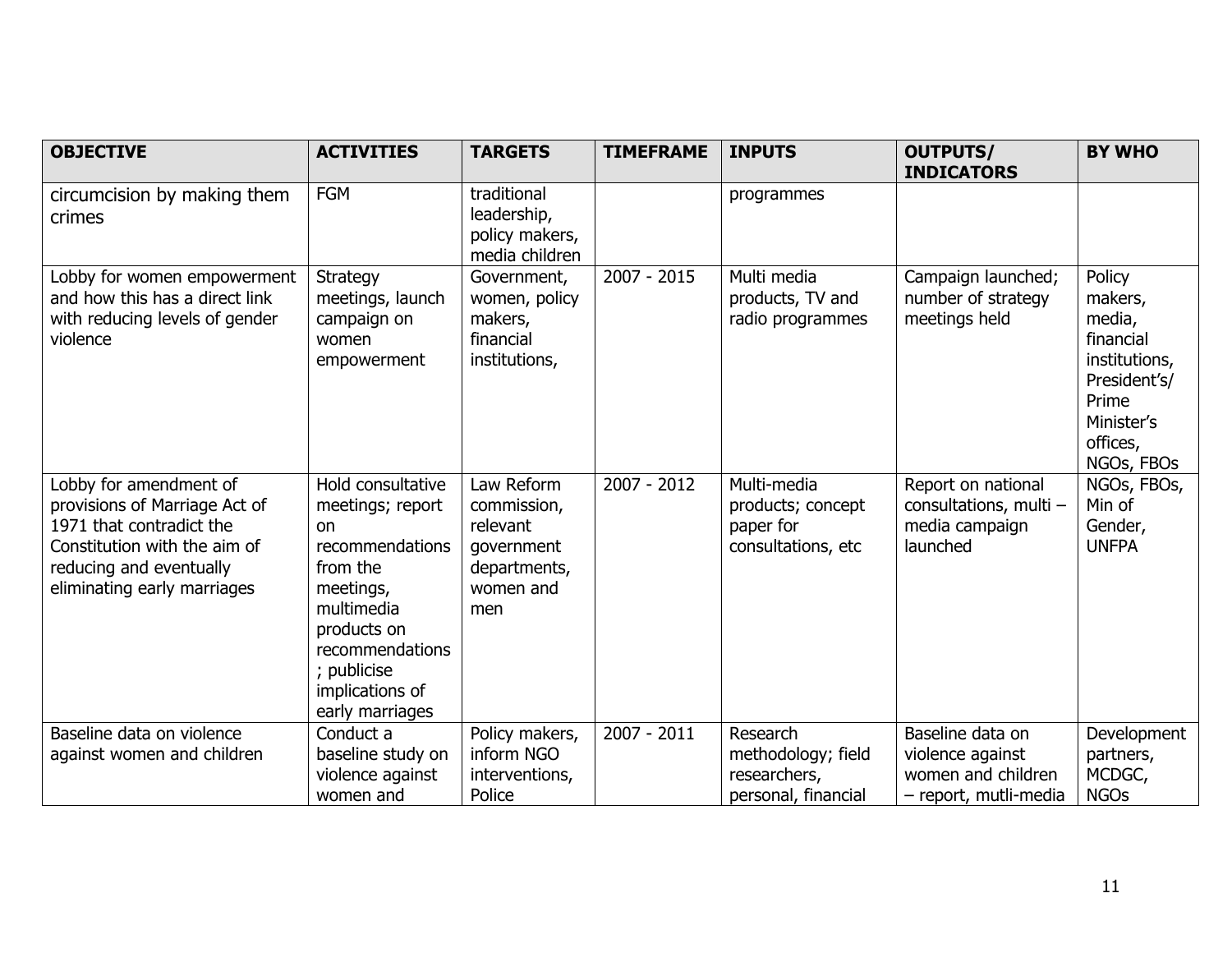| <b>OBJECTIVE</b>                                                                                                                                                          | <b>ACTIVITIES</b>                                                                               | <b>TARGETS</b>                                                       | <b>TIMEFRAME</b>                               | <b>INPUTS</b>                                                                                                          | <b>OUTPUTS/</b><br><b>INDICATORS</b>                                           | <b>BY WHO</b>                                                                                                    |
|---------------------------------------------------------------------------------------------------------------------------------------------------------------------------|-------------------------------------------------------------------------------------------------|----------------------------------------------------------------------|------------------------------------------------|------------------------------------------------------------------------------------------------------------------------|--------------------------------------------------------------------------------|------------------------------------------------------------------------------------------------------------------|
|                                                                                                                                                                           | children to gauge<br>attitudes                                                                  | Prevention and<br>Combating<br>Corruption<br><b>Bureau</b>           |                                                | resources                                                                                                              | products on report:<br>CD Rom, 500 copies<br>books                             |                                                                                                                  |
| <b>SERVICES</b>                                                                                                                                                           |                                                                                                 |                                                                      |                                                |                                                                                                                        |                                                                                |                                                                                                                  |
| To provide a directory of<br>services for Victims and<br>survivors of Gender Violence and<br>general public on services<br>available and contacts of service<br>providers | Develop and<br>publish a<br>directory of<br>services;<br>construct a<br>database of<br>services | Victims and<br>survivors of<br>gender<br>violence,<br>general public | $2007 - 2009$                                  | Human resources to<br>do the audit of<br>services and<br>document contacts,<br>financial resources                     | 2008                                                                           | GEMSAT,<br>WLAC,<br>TAWLA,<br><b>TGNP</b>                                                                        |
| <b>EDUCATION, TRAINING AND AWARENESS BUILDING</b>                                                                                                                         |                                                                                                 |                                                                      |                                                |                                                                                                                        |                                                                                |                                                                                                                  |
| Cultivate a zero tolerance for<br><b>GBV</b>                                                                                                                              | Launch of the<br>zero tolerance for<br>GBV campaign                                             | General public                                                       | 18 November-<br>1 December<br>2007;<br>Ongoing | Data from MMP,<br>Legal Aid And<br>Human Rights<br>Centre, Commission<br>For Human Rights,<br>FBOs, CBOs and<br>Police | The Press, Public<br>Meetings And Rallies.<br>Posters And<br><b>Billboards</b> | <b>GEMSAT</b><br>Members,<br>Media<br>Personnel,<br>Religious<br>Leaders and<br>CBO <sub>s</sub><br><b>MCDGC</b> |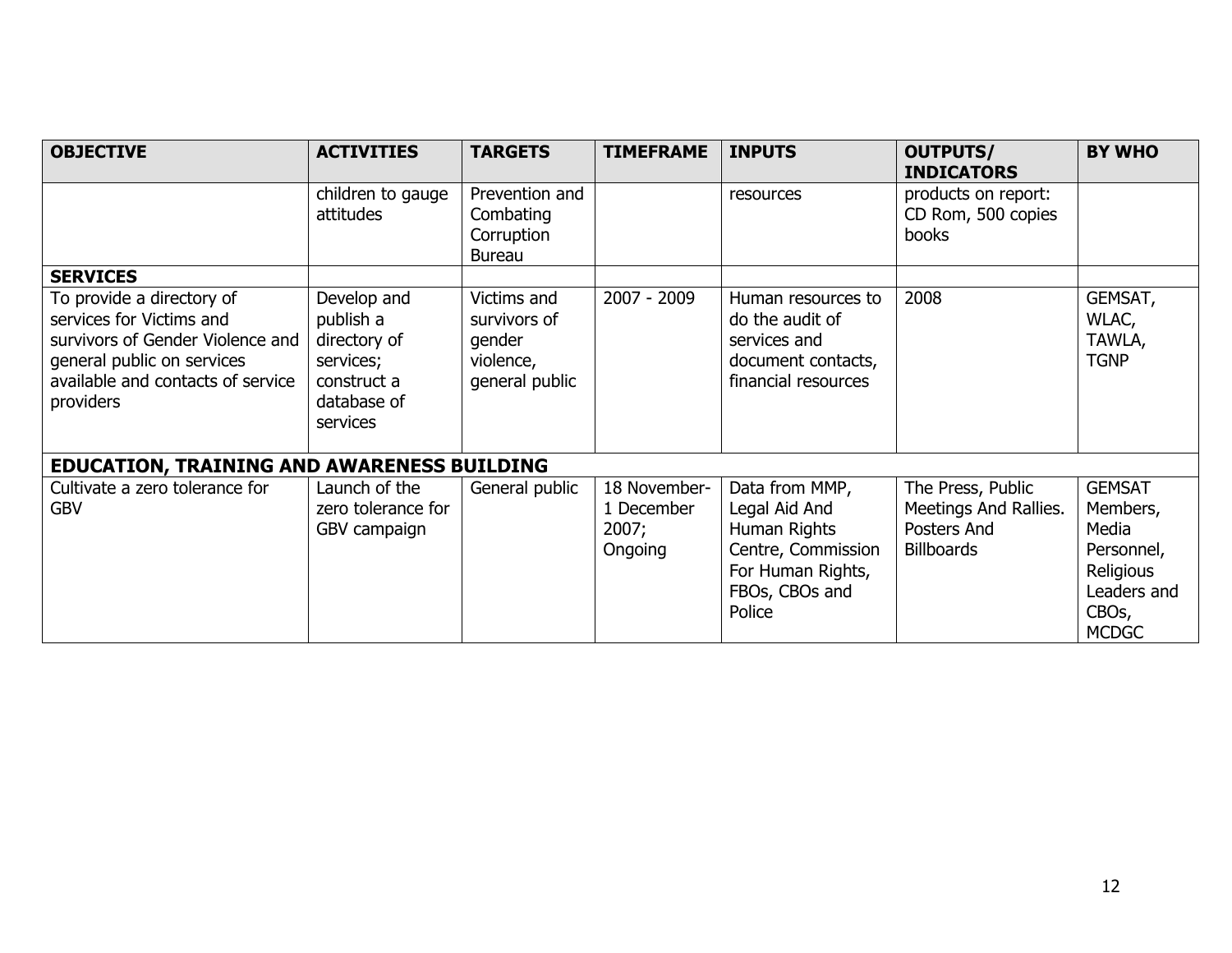| <b>OBJECTIVE</b>                                                             | <b>ACTIVITIES</b>                                                                             | <b>TARGETS</b>                  | <b>TIMEFRAME</b>                                          | <b>INPUTS</b>                                                                                                      | <b>OUTPUTS/</b><br><b>INDICATORS</b>                                                                                       | <b>BY WHO</b>                                                     |
|------------------------------------------------------------------------------|-----------------------------------------------------------------------------------------------|---------------------------------|-----------------------------------------------------------|--------------------------------------------------------------------------------------------------------------------|----------------------------------------------------------------------------------------------------------------------------|-------------------------------------------------------------------|
| To relaunch the campaign after<br>completion of reviewing the<br>action plan | Strategic<br>networking<br>meeting with key<br>stakeholders to<br>begin planning of<br>launch | Stakeholders in<br>fighting VAW | September<br>end                                          | Venue<br>Correspondence to<br>NGOs, government,<br>media<br>Transport                                              | No. Of NGOs,<br>government and<br>media officials.<br>Minutes of the<br>meeting<br>Smooth co-ordination<br>of the campaign | GEMSAT,<br>TGNP, Min of<br>Community<br>Dev, Gender<br>& Children |
|                                                                              | Develop materials<br>for campaign                                                             | The public,<br>government       | September-<br>October                                     | Financial resources,<br>personnel, media                                                                           | Multi-media products<br>produced                                                                                           | GEMSAT,<br>TGNP, Min of<br>Community<br>Dev, Gender<br>& Children |
|                                                                              | Launch of the<br>campaign during<br>the Sixteen Days<br>of Activism                           | Media<br>General public         | 2007 16 days<br>campaign<br>period<br>$Nov - Dec$<br>2007 | Venue,<br>correspondence to<br>media, NGOs;<br>officials, brass band,<br>police permit,<br>placards and<br>banners | No. of media reports                                                                                                       |                                                                   |
| <b>INTEGRATED APPROACHES AND BUDGETARY ALLOCATIONS</b>                       |                                                                                               |                                 |                                                           |                                                                                                                    |                                                                                                                            |                                                                   |